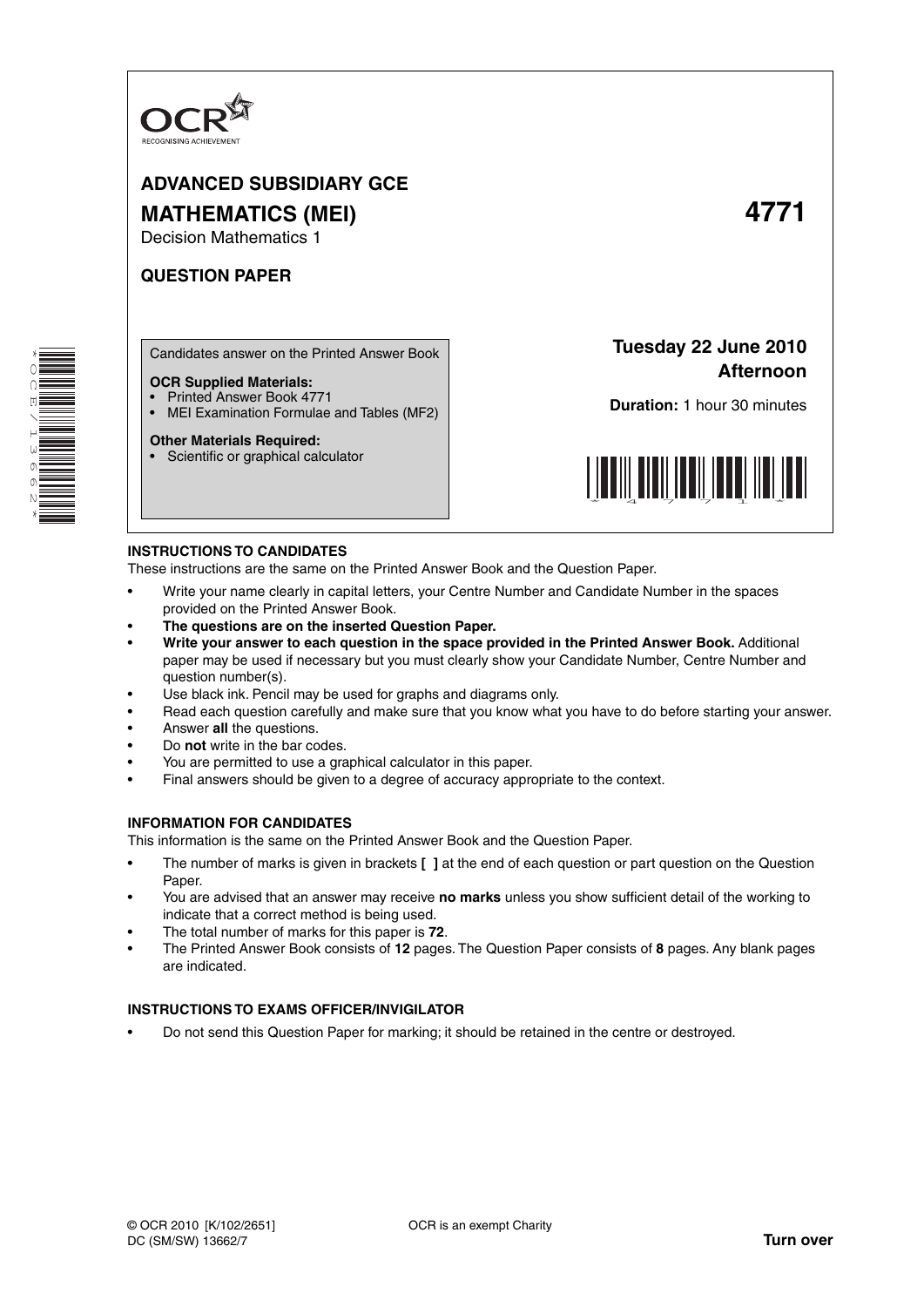# **Answer all questions on the Printed Answer Book provided.**

# **Section A** (24 marks)

**1 (i)** Use Dijkstra's algorithm to find the shortest distances and corresponding routes from A to each of the other vertices in the given network. **[7]**



- **(ii)** If the shortest distances and routes between every pair of vertices are required how many applications of Dijkstra will be needed? **[1]**
- **2** The following steps define an algorithm which acts on two numbers.
	- STEP 1 Write down the two numbers side by side on the same row.
	- STEP 2 Beneath the left-hand number write down double that number. Beneath the right-hand number write down half of that number, ignoring any remainder.
	- STEP 3 Repeat STEP 2 until the right-hand number is 1.
	- STEP 4 Delete those rows where the right-hand number is even. Add up the remaining left-hand numbers. This is the result.
	- **(i)** Apply the algorithm to the left-hand number 3 and the right-hand number 8. **[3]**
	- **(ii)** Apply the algorithm to the left-hand number 26 and the right-hand number 42. **[4]**
	- **(iii)** Use your results from parts **(i)** and **(ii)**, together with any other examples you may choose, to write down what the algorithm achieves. **[1]**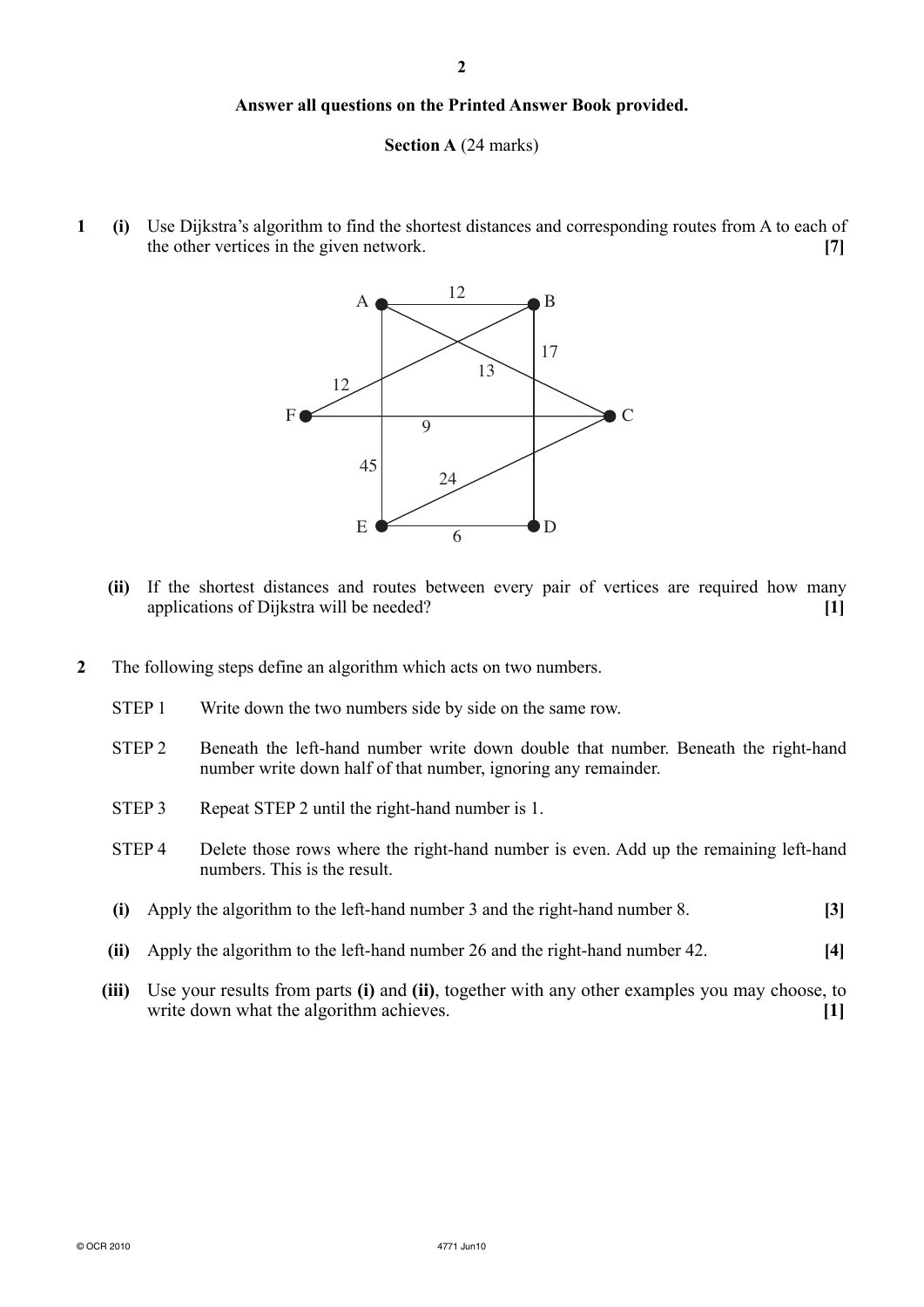**3** Traffic flows in and out of a junction of three roads as shown in the diagram.



 Assuming that no traffic leaves the junction by the same road as it entered, then the digraph shows traffic flows across the junction.



- **(i)** Redraw the digraph to show that it is planar. **[3]**
- **(ii)** Draw a digraph to show the traffic flow across the junction of 4 roads, assuming that no traffic leaves the junction by the same road as it entered.



**[4]**

(Note that the resulting digraph is also planar, but you are not required to show this.)

 **(iii)** The digraphs showing flows across the junctions omit an important aspect in their modelling of the road junctions. What is it that they omit? **[1]**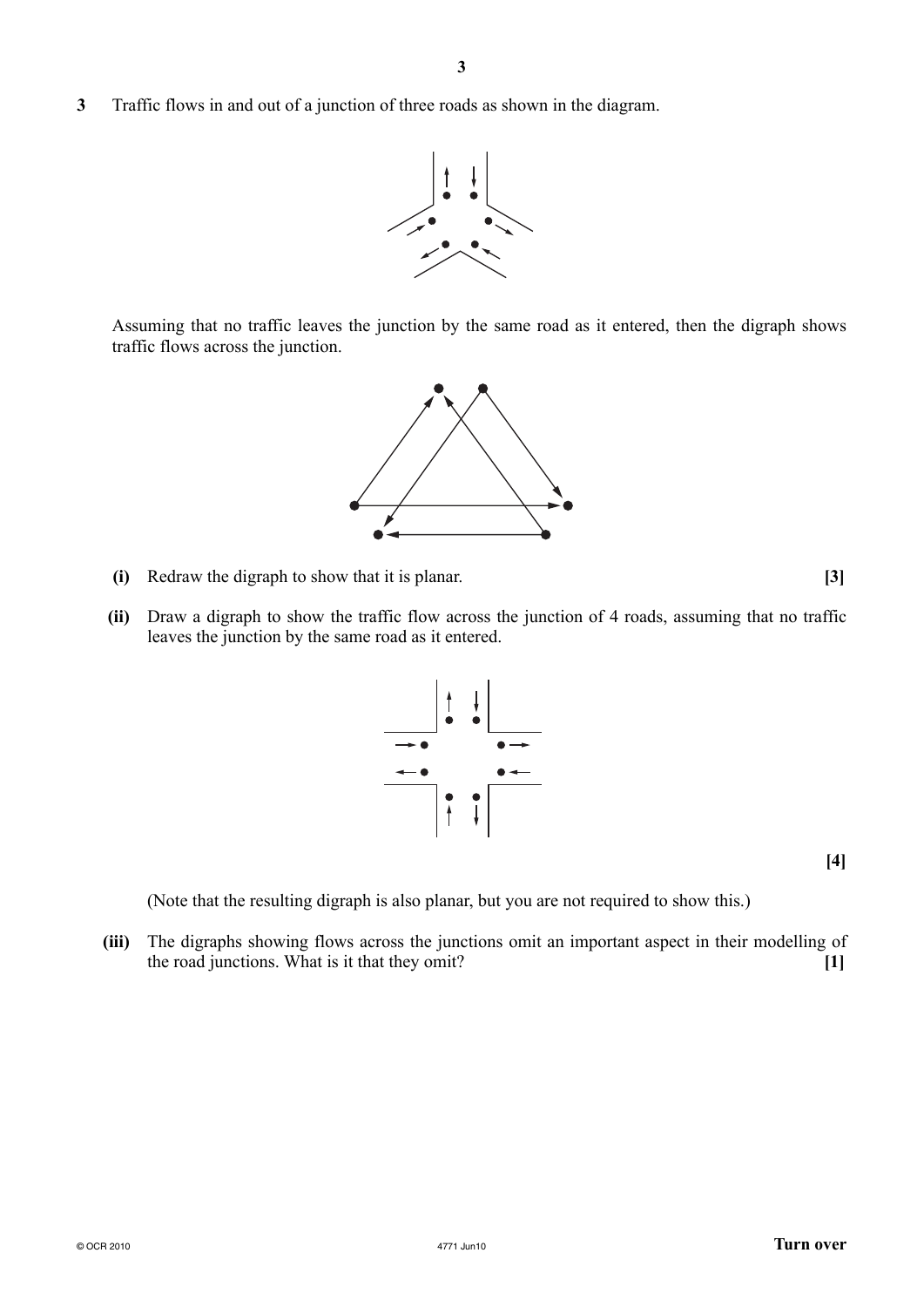### **Section B** (48 marks)

- **4** A wall 4 metres long and 3 metres high is to be tiled. Two sizes of tile are available, 10 cm by 10 cm and 30 cm by 30 cm.
	- **(i)** If *x* is the number of boxes of **ten** small tiles used, and  $y$  is the number of large tiles used, explain why  $10x + 9y \ge 1200$ . 1200. **[3]**

There are only 100 of the large tiles available.

The tiler advises that the area tiled with the small tiles should not exceed the area tiled with the large tiles.

 **(ii)** Express these two constraints in terms of *x* and *y*. **[3]**

The smaller tiles cost 15p each and the larger tiles cost £2 each.

- **(iii)** Given that the objective is to minimise the cost of tiling the wall, state the objective function. Use the graphical approach to solve the problem. **[8]**
- **(iv)** Give **two** other factors which would have to be taken into account in deciding how many of each tile to purchase. **[2]**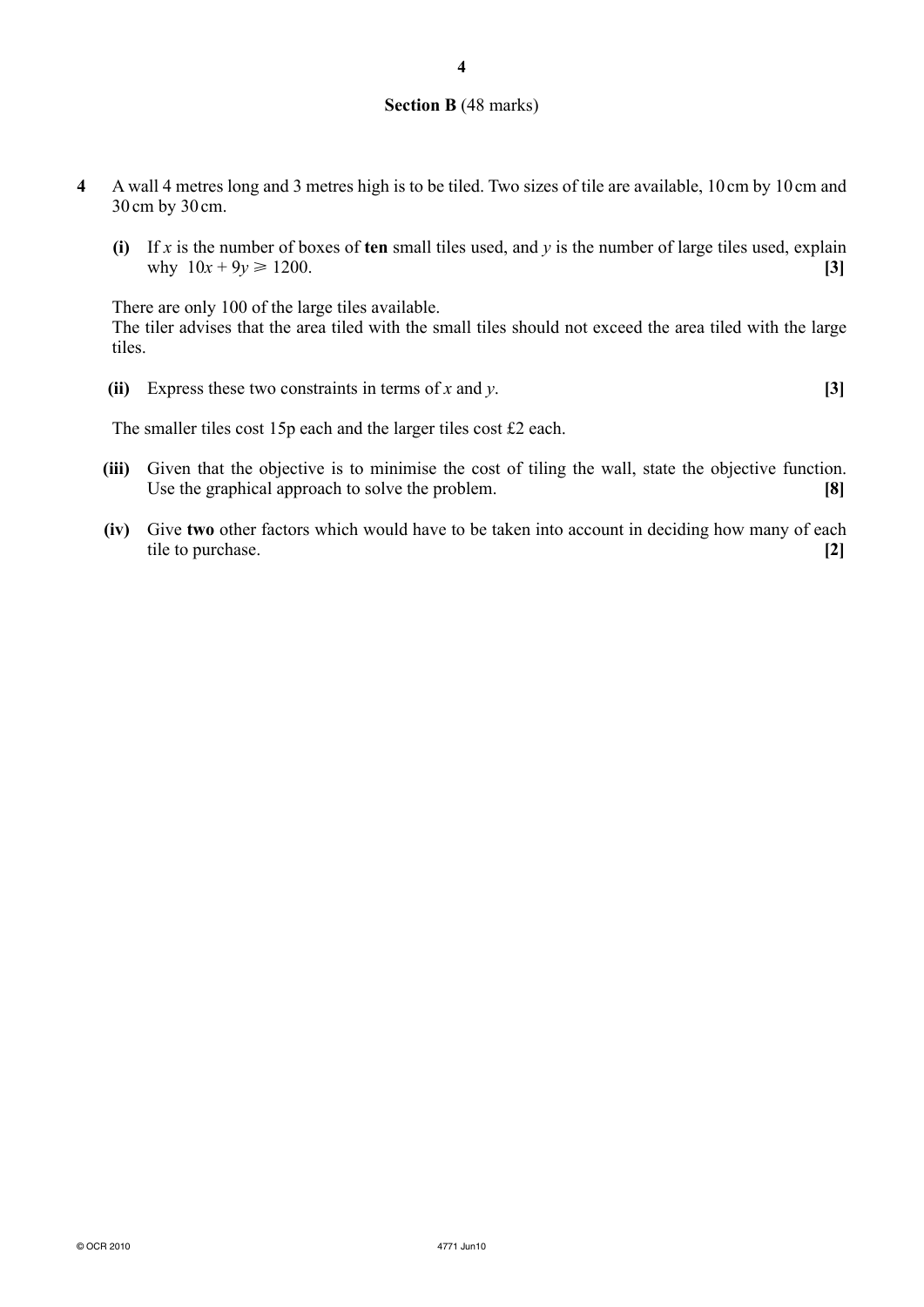**5** The diagram shows the progress of a drunkard towards his home on one particular night. For every step which he takes towards his home, he staggers one step diagonally to his left or one step diagonally to his right, randomly and with equal probability. There is a canal three steps to the right of his starting point, and no constraint to the left. On this particular occasion he falls into the canal after 5 steps.



- **(i)** Explain how you would simulate the drunkard's walk, making efficient use of one-digit random numbers. **[3]**
- **(ii)** Using the random digits in the Printed Answer Book simulate the drunkard's walk and show his progress on the grid. Stop your simulation either when he falls into the canal or when he has staggered 6 steps, whichever happens first. **[2]**
- **(iii)** How could you estimate the probability of him falling into the canal within 6 steps? **[2]**

On another occasion the drunkard sets off carrying a briefcase in his right hand. This changes the probabilities of him staggering to the right to  $\frac{2}{3}$ , and to the left to  $\frac{1}{3}$ .

- **(iv)** Explain how you would now simulate this situation. **[3]**
- **(v)** Simulate the drunkard's walk (with briefcase) 10 times, and hence estimate the probability of him falling into the canal within 6 steps. (In your simulations you are not required to show his progress on a grid. You only need to record his steps to the right or left.) **[6]**

# **Question 6 is printed overleaf.**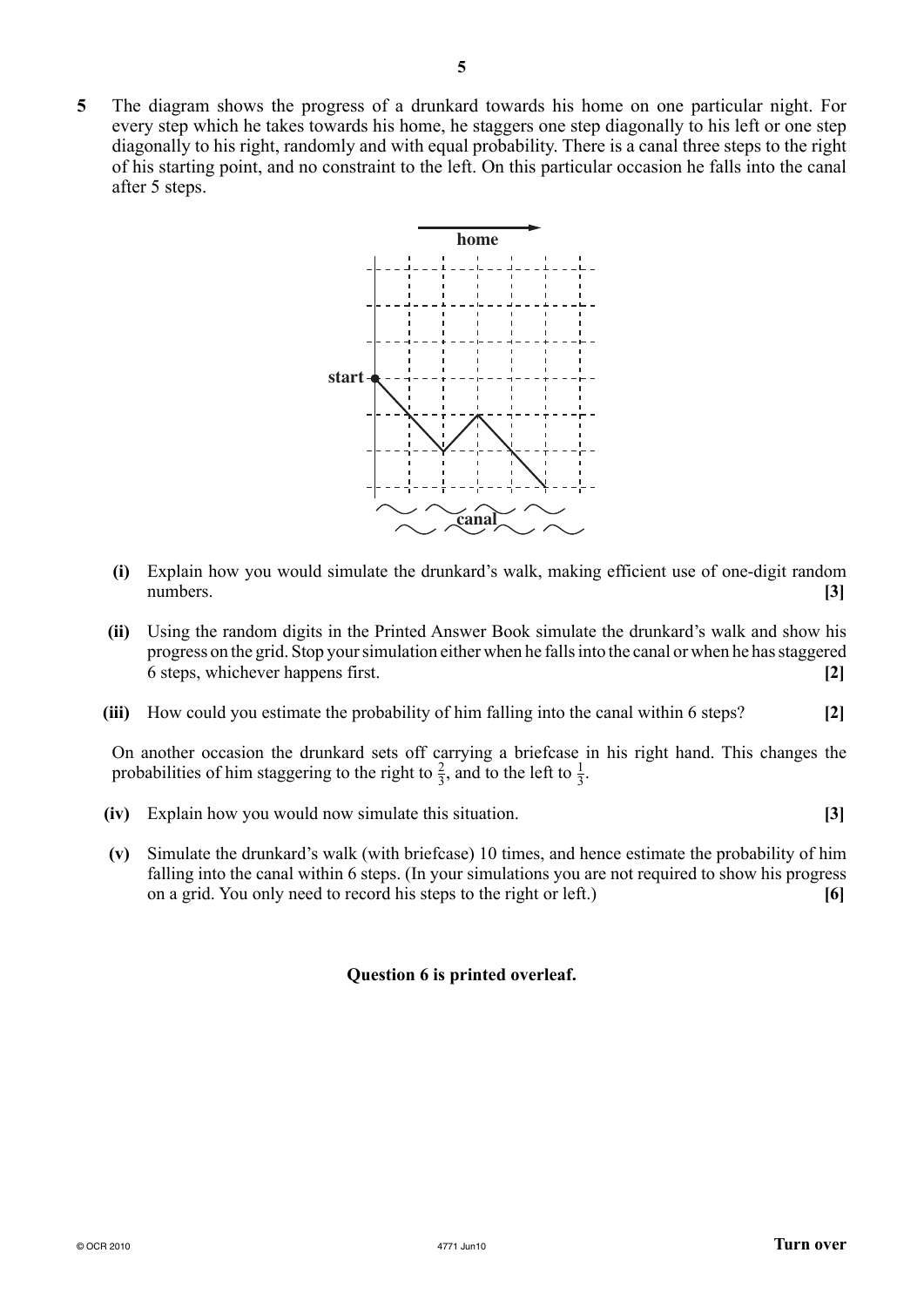| A            |   | o              |
|--------------|---|----------------|
| D            |   |                |
| $\mathsf{C}$ |   | $\overline{a}$ |
| F            | 2 | $\overline{2}$ |
| G            |   | $\Lambda$      |

Number of months which can be saved

 **(iv)** If the delay in completing task J is not discovered until it is started, how can the project be completed in time, and how much extra will it cost? **[2]**

Tasks which can be

completed more quickly by employing extra resources

**6**

| Task                      | Duration (months) | Immediate predecessors |
|---------------------------|-------------------|------------------------|
| $\mathbf{A}$              | $\overline{4}$    |                        |
| B                         | $\overline{2}$    |                        |
| $\mathcal{C}$             | 7                 |                        |
| D                         | 12                | A                      |
| E                         | 5                 | A                      |
| $\boldsymbol{\mathrm{F}}$ | 7                 | A, B                   |
| G                         | 6                 | D, J                   |
| H                         | 3                 | $\mathcal{C}$          |
| I                         | 12                | E, F, H                |
| $\bf J$                   | 7                 | E, F, H                |
| K                         | 12                | $\subset$              |

- **(i)** Draw an activity on arc network for these activities. **[5]**
- **(ii)** Mark on your diagram the early time and the late time for each event. Give the project duration and the critical activities. **[6]**

In the later stages of planning the project it is discovered that task J will actually take 9 months to complete. However, other tasks can have their durations shortened by employing extra resources. The costs of "crashing" tasks (i.e. the costs of employing extra resources to complete them more quickly) are given in the table.

> Cost per month of employing extra resources (£m)

| ┍ |  |
|---|--|
|   |  |
|   |  |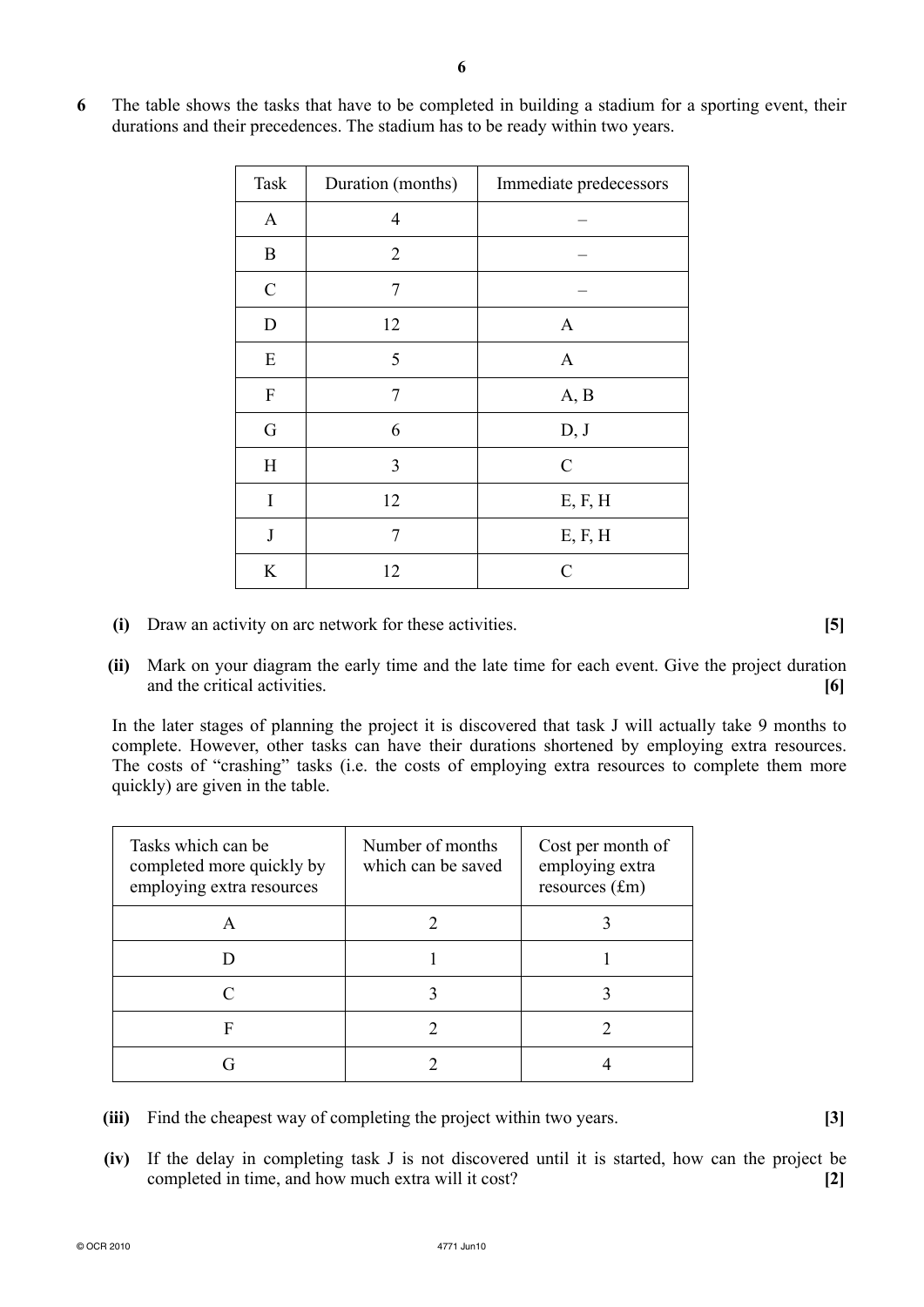# **BLANK PAGE**